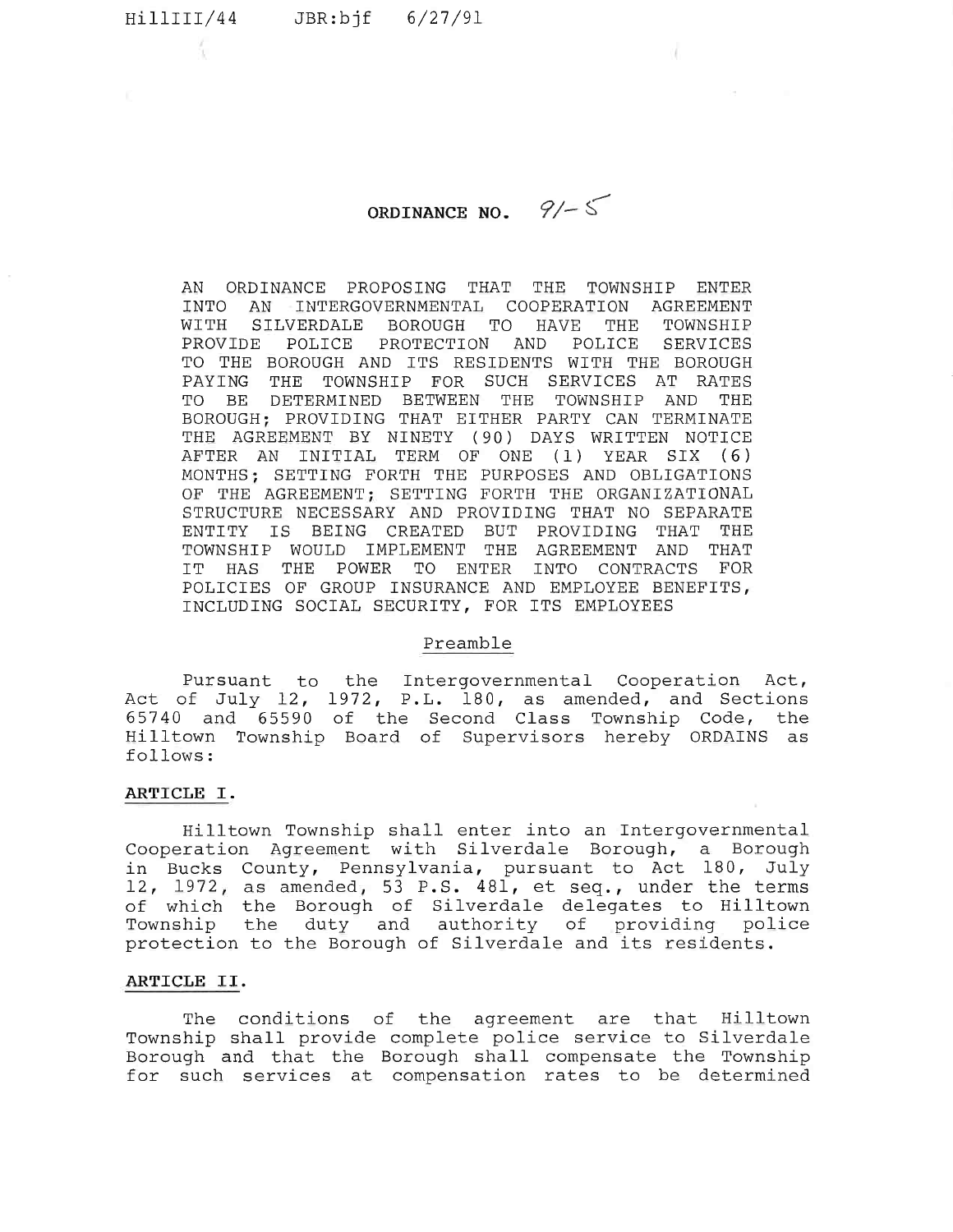between the parties. The operation and supervision of the police activities shall be exclusively the obligation of Hilltown Township.

#### ARTICLE III.

The agreement shall continue initially for a term of one (1) year and six (6) months from July 1, 1991 and shall extend for further terms of one (l) year each unless terminated by either party on ninety (90) days notice.

### ARTICLE IV.

The purpose and obligations of the agreement are to have a single police force providing service to bo Silverdale Borough and Hilltown Township and that the agen this service shall be the Hilltown Township Pol The authority delegated to the Township b the Borough is the authority to maintain and operate  $\varepsilon$ police force which provides police services in the Boro prov. pepart of Silverdale.

## ARTICLE V,

The manner and extent of financing the agreement is that Hilltown Township shall budget sufficient funds to finance a police department able to provide services to the Township and the Borough and that Silverdale Borough will pay the Township for the police services provided at least quarter annually.

#### ARTICLE VI .

The organizational structure necessary to imple the agreement is the Hilltown Township Police Department which is already in existence.

### ARTICLE VII.

There is no need for property to be acquired, managed, licensed or disposed of to implement this agreement.

#### ARTICLE VIII.

No entity which is an employer need be created to implement this agreement. The implementation will be dor by Hilltown Township which is empowered to enter in contracts for policies of group insurance and emplo benefits, including Social Security, for its employ